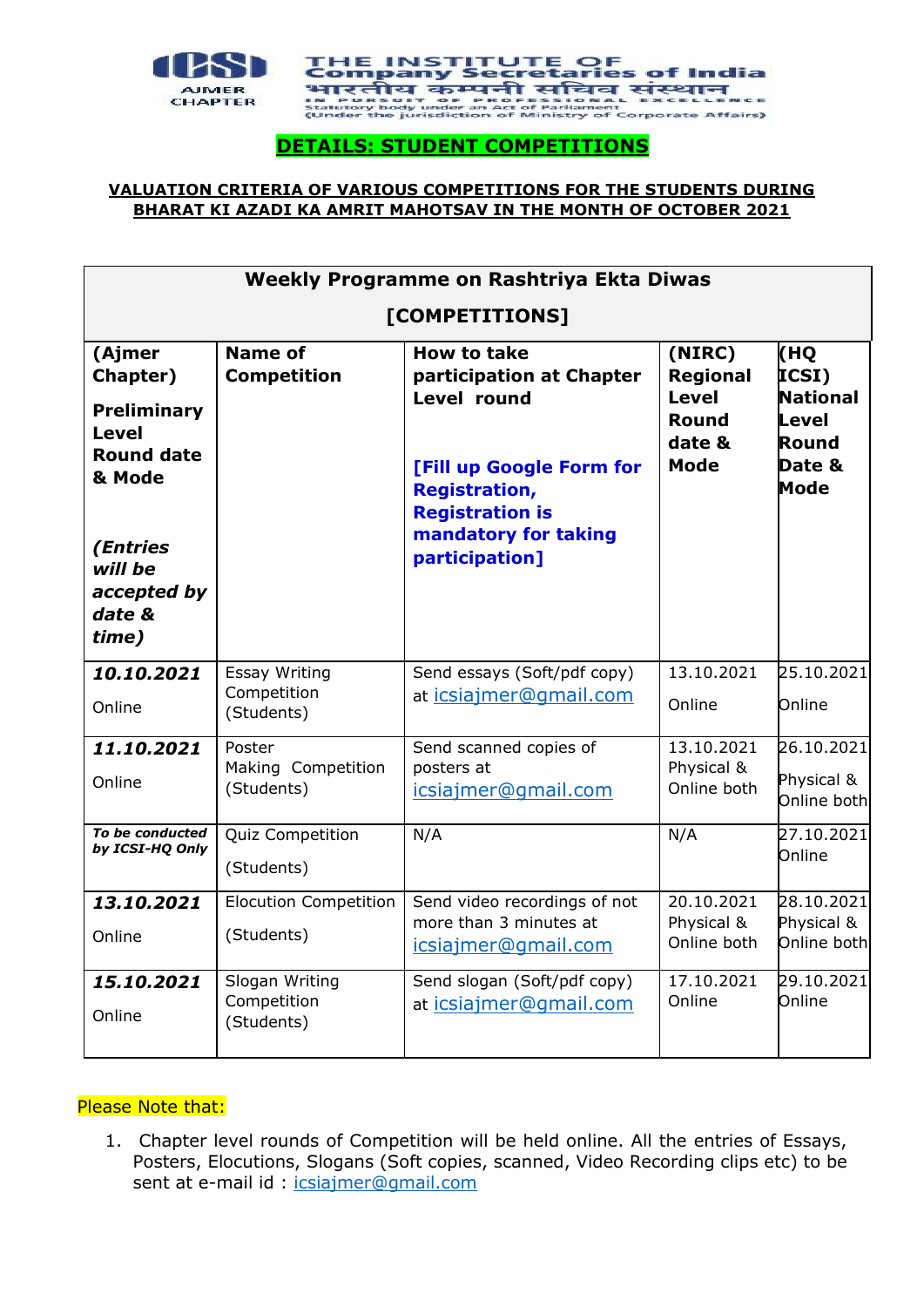- 2. In case of any doubt, please contact at 0124-2425013 or 782711579
- 3. The evaluation criteria for each competition shall be as follows:

## 1.) Elocution Competition

| Sl. No.        | Marking Criteria            | Number of Marks |
|----------------|-----------------------------|-----------------|
| $\mathbf{1}$   | Contents / substance        | 20              |
| $\overline{2}$ | Oratory skills              | 20              |
| 3              | <b>Presentation skills</b>  | 20              |
| $\overline{4}$ | Clarity of thought          | 20              |
| 5.             | <b>Command over English</b> | 10              |
| 5              | Confidence                  | 10              |
|                | <b>Total Marks</b>          | 100             |

## 2.) Essay Writing Competition

| Sl. No. | Marking Criteria                             | Number of Marks |
|---------|----------------------------------------------|-----------------|
|         | Contents / substance                         | 25              |
| 2       | Facts                                        | 25              |
| 3       | Writing spirit inclined towards<br>the topic | 20              |
| 4       | Clarity of thought                           | 20              |
| 5       | Logical presentation of content              | 10              |
|         | <b>Total Marks</b>                           | 100             |

## 3.) Slogan Writing Competition

| Sl. No. | Marking Criteria                | Number of Marks |
|---------|---------------------------------|-----------------|
|         | Contents / substance            | 25              |
| 2       | presentation                    | 25              |
|         | Clarity of thought              | 25              |
| 5       | Logical presentation of content | 25              |
|         | <b>Total Marks</b>              | 100             |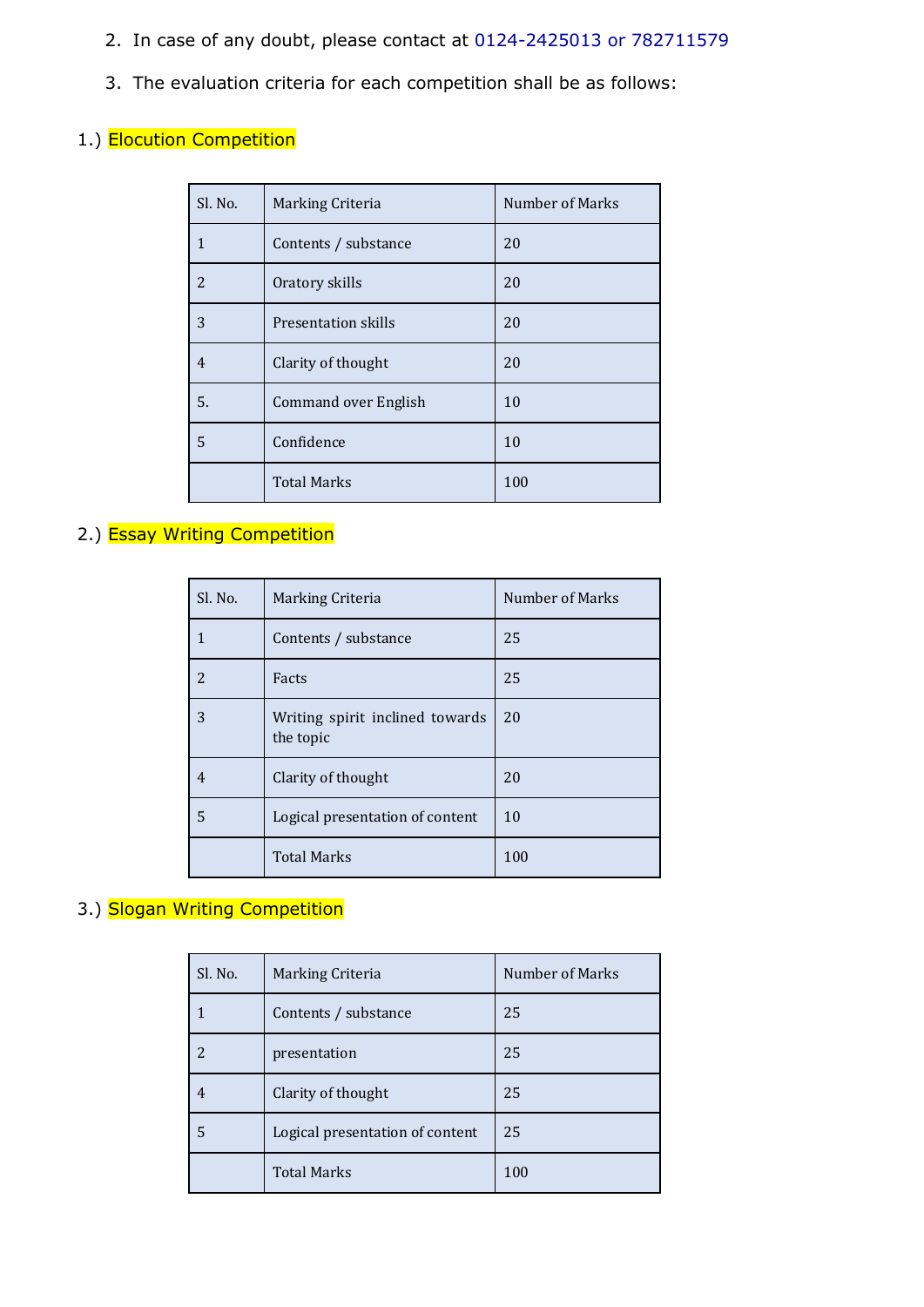### 4.) Poster making Competition

| Sl. No.                  | Marking Criteria                             | Number of Marks |
|--------------------------|----------------------------------------------|-----------------|
|                          | Content / substance                          | 25              |
| $\overline{\mathcal{L}}$ | Presentation                                 | 25              |
| 4                        | Clarity of thought                           | 25              |
| 5                        | Logical presentation<br>of<br>content/Images | -25             |
|                          | <b>Total Marks</b>                           | 100             |

# **Guidelines and modalities by HQ -ICSI**

# **to conduct various Student Competitions in the month of October 2021 during Rashtriya Ekta Diwas**

**Modalities to conduct Essay Writing Competition, Slogan Writing Competition, Elocution Competition, Poster making Competition & Quiz Competition**

#### **(i) Awards :**

| Name of the Competition                | For Winners of National Round<br>only |                       |                          |
|----------------------------------------|---------------------------------------|-----------------------|--------------------------|
|                                        | $1st$ prize                           | 2 <sup>nd</sup> prize | 3 <sup>rd</sup><br>prize |
| Essay Writing Competition- Online mode | 5,000                                 | 3,000                 | 2,000                    |
| Poster Making Competition-Hybrid mode  | 5,000                                 | 3,000                 | 2,000                    |
| Quiz Competition-Online mode           | 5,000                                 | 3,000                 | 2,000                    |
| Elocution Competition-Hybrid mode      | 5,000                                 | 3,000                 | 2,000                    |
| Slogan Writing Competition-Online mode | 5,000                                 | 3,000                 | 2,000                    |

#### **(ii) The Competitions will be held at three levels**

- 1- Preliminary Round by all Regional/Chapter Offices
- 2- Regional Round by all Regional Councils
- 3- National Round by ICSI-HQ

#### **(iii) Eligibility Criteria (for Janbhagidari)**

Any student from all over India who have completed 12th and not more than 25 years of age as on the date of the competition.

#### **(iv) Pattern of the Competition**

#### **(a) Essay Writing Competition – online mode**

- (i) Topic : "Reducing Import Dependence Atmanirbharta Ki Aur"
- (ii) It will be conducted through online mode
- (iii) Students interested to participate, will send their entries (soft copy, PDF version) directly to their respective Regional office /chapter office at the designated email id latest by 10<sup>th</sup> Oct 2021.
- (iv) Essay should be computer type written Arial 11 font size in double spacing, not more than 1000 words.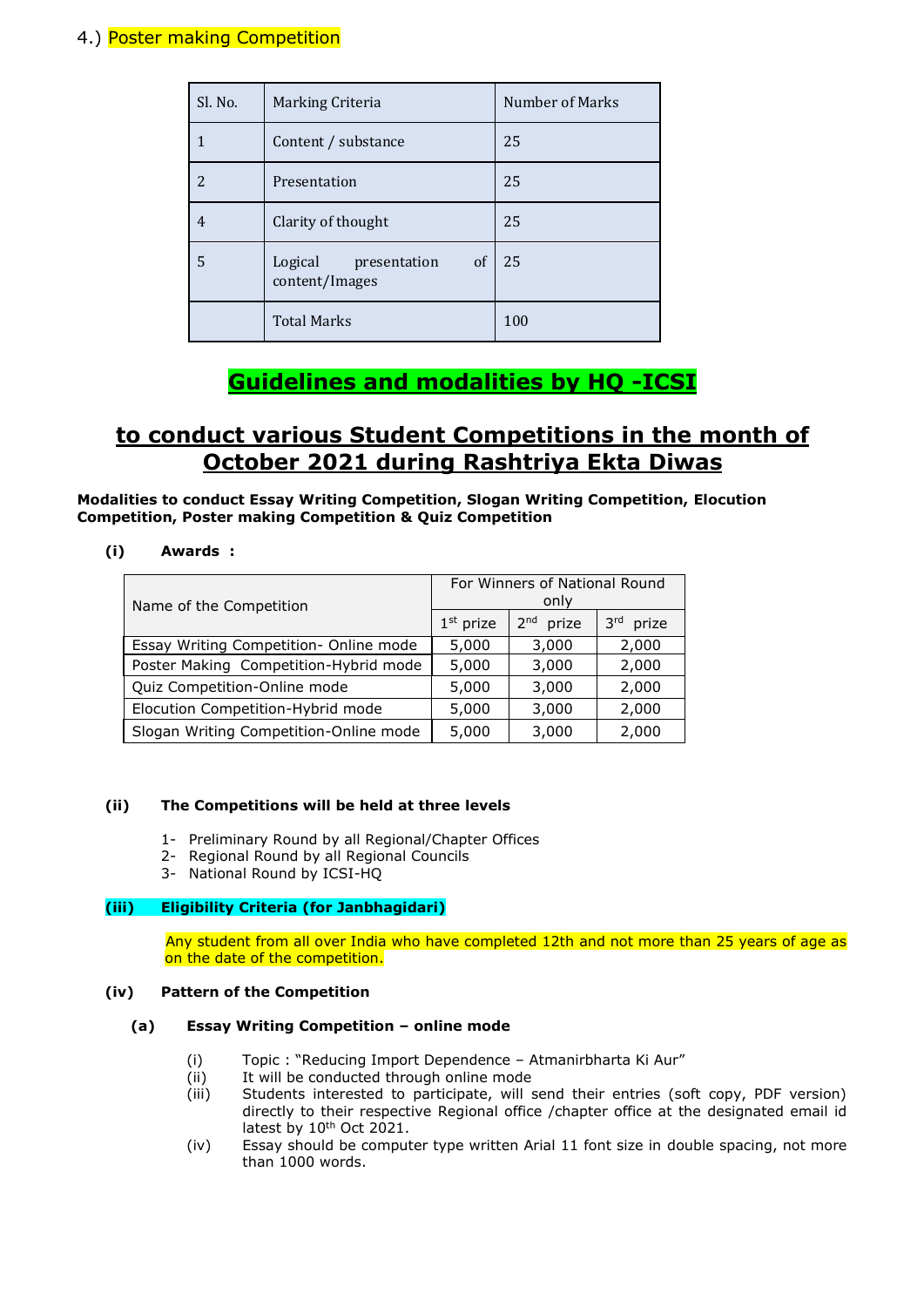- (v) Out of all entries received at their end, each chapter will shortlist one best entry latest by 13th October 2021 and forward the same to their respective Regional Council.
- (vi) Out of all entries received at their end, each Regional Council will shortlist three best entries latest by 16<sup>th</sup> Oct 2021 and forward the same to ICSI HQ.
- (vii) ICSI-HQ will receive in total 12 (3x4) entries. ICSI-HQ will evaluate it and out of that declare 1st, 2nd & 3rd All India winners name latest by 25<sup>th</sup> Oct 2021.
- (viii) 1  $1^{st}$ , 2<sup>nd</sup> & 3<sup>rd</sup> prize winners will be awarded cash prize & commendation certificates as mentioned above.

#### **(b) Poster Making Competition - Hybrid mode (i.e. Online & Physical both)**

- (i) Topic : "India's Freedom Struggle"
- (ii) It will be conducted through hybrid mode ( i.e. online & physical both).
- (iii) Each Regional office /Chapter office will organise the competition at their local level on October 11, 2021 wherein CS students may appear in poster making competition physically. Whereas any other student, who is not pursuing CS course, willing to participate in the competition, will be sending the scanned copies of their entries by email to their respective Regional /chapter office.
- (iv) The competition in physical mode is to be organised as per the Covid Protocol Guidelines issued by their respective local administration.
- (v) Each Region/Chapter will evaluate the posters made by students at their Region/Chapter level competition and will send scanned copy (PDF version) of one best poster to their respective regional Councils latest by October 13, 2021.
- (vi) Out of all entries received at their end, each Regional Council will shortlist three best entries latest by 16<sup>th</sup> Oct 2021 and forward the same to ICSI HQ.
- (vii) ICSI-HQ will receive in total 12(3x4) entries. ICSI-HQ will evaluate it and out of that declare  $1^{st}$ ,  $2^{nd}$  &  $3^{rd}$  All India winners name latest by  $26^{th}$  Oct 2021.
- (viii) 1  $1^{st}$ ,  $2^{nd}$  &  $3^{rd}$  prize winners will be awarded cash prize & commendation certificates as mentioned above.

#### **(c) Elocution Competition - Hybrid mode (i.e. Online & Physical both)**

- (i) Topic : "Freedom of Speech: a Boon or a Bane?"
- $(iii)$  It will be conducted through hybrid mode ( i.e. online & physical both).
- (iii) Each Regional office /Chapter office will organise the competition at their local level on October 13, 2021 wherein CS students may appear in Elocution competition physically. Maximum duration of speech of each student is 3 minutes.
- (iv) Whereas any other student, who is not pursuing CS course, willing to participate in the competition, will be sending the video recording of their entries by email to their respective Regional /chapter office. Duration of video recording should not be more than 3 minutes. Students can also send the link of the video in case they are unable to send videos directly at the designated email ID.
- (v) The competition in physical mode is to be organised as per the Covid Protocol Guidelines issued by their respective local administration.
- (i) Each Region/Chapter will evaluate and shortlist one best student speaker out of all students appeared in preliminary level competition and forward the video recording of the best speaker to their respective regional Councils.
- (ii) Out of all entries (video recordings) received at their end, each Regional Council will shortlist three best speakers latest by October 20, 2021 and forward the same to ICSI HQ.
- (iii) ICSI-HQ will receive in total 12(3x4) entries (video recording), ICSI-HQ will evaluate it and out of that declare  $1^{st}$ ,  $2^{nd}$  &  $3^{rd}$  All India winners name latest by 28<sup>th</sup> Oct 2021.
- $(iv)$  $1^{st}$ ,  $2^{nd}$  &  $3^{rd}$  prize winners will be awarded cash prize & commendation certificates as mentioned above.
- (v) In elocution Competition, the Students will have the option to speak either "for the motion" or "against the motion" during the competition.

#### **(d) Slogan Writing Competition – online mode**

- (i) Topic : "75 Years of Independence".
- (ii) It will be conducted through online mode
- (iii) Students interested to participate, will send their entries (soft copy, PDF version) directly to their respective Region/chapters at the designated email id latest by October 15, 2021.